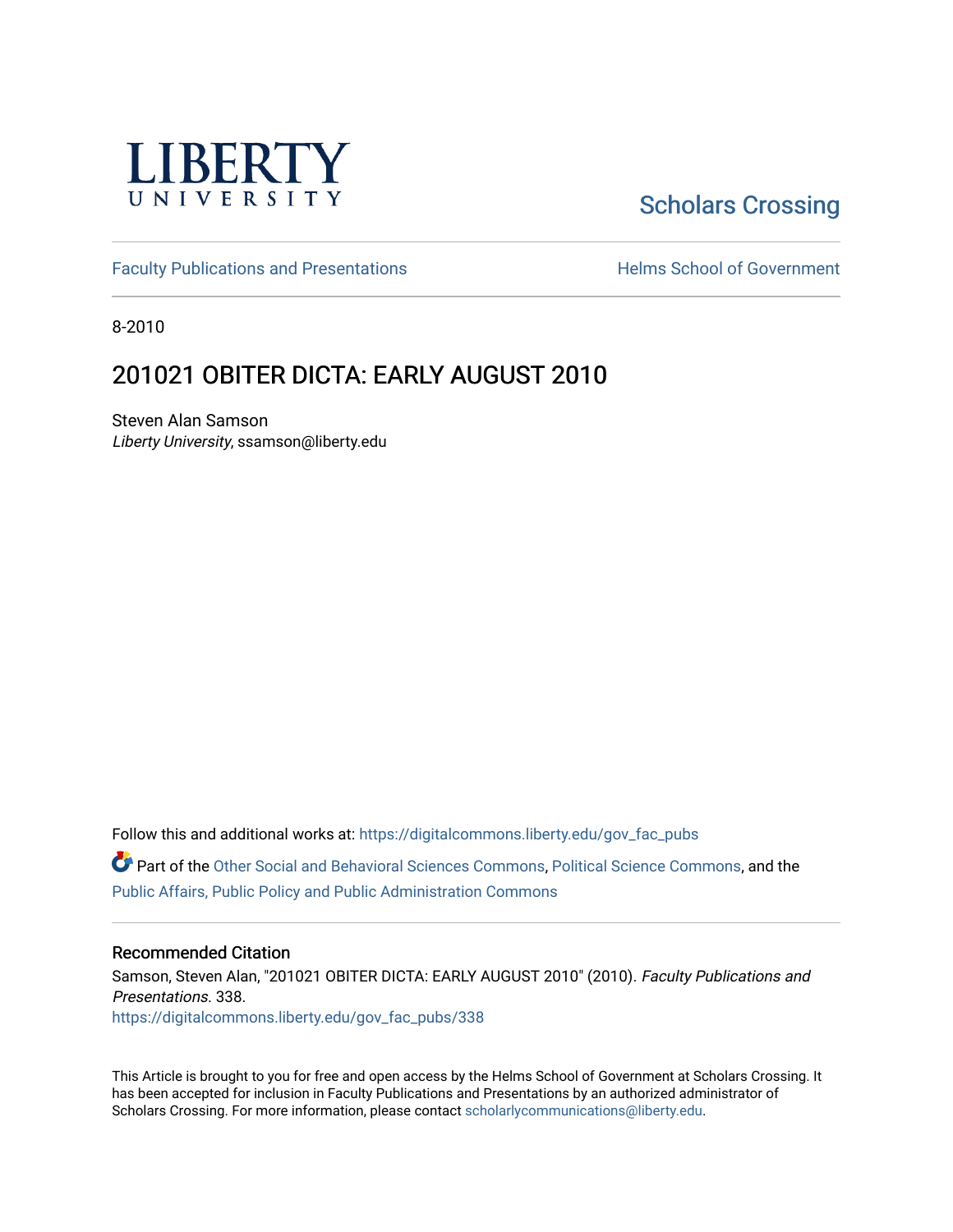## **201021 OBITER DICTA: EARLY AUGUST 2010 Steven Alan Samson**

## **Sunday, August 1**

#### [http://townhall.com/columnists/BillOReilly/2010/07/31/no\\_winning\\_the\\_race/page/fu](http://townhall.com/columnists/BillOReilly/2010/07/31/no_winning_the_race/page/full) [ll](http://townhall.com/columnists/BillOReilly/2010/07/31/no_winning_the_race/page/full)

Newt Gingrich has identified what he calls "the secular socialist machine" as one aspect of a threefold threat to western civilization. In its undermining of our culture and economy, it resembles what Roger Scruton calls the "culture of repudiation."

The causes and consequences of "the revolution of mind" that has beset the rise of the "secular socialist machine" in Europe was carefully analyzed by Alexis de Tocqueville in his other great work, *The Old Regime and the French Revolution*. Subsequently, a number of scholars, among them Werner Sombart and Louis Hartz, argued that socialism failed to take root in America due to its lack of a feudal past. But the flaw in that argument became increasingly evident by the late 1960s. In "No Winning the Race," Bill O'Reilly examines what are perhaps the chief contributing causes of the rise of the secular socialist machine here.

"The essential divide in America right now is this: Does the country owe a debt to those who were wronged throughout history, or should we get past the past and drop the color and ethnic divisions? Opinion on the answer to this question is, of course, divided. And rarely are hearts and minds changed on the matter."

O'Reilly prefaces this conclusion by identifying what might be called "the efficient cause" of Newt Gingrich's secular socialist machine here in America. "Obama . . . well understands that he cannot get caught in the swamp of racial politics and still effectively lead the nation. So he is promoting expensive entitlements and tax-the-rich policies in trying to help poor Americans of all colors, believing African-Americans will benefit most of all." Like Franklin Roosevelt and Lyndon Johnson before him, both of whom set the permanent administrative state into motion, he is greatly expanding the reach of the national government into every area of life and risks bankrupting the country in the process."

## **Monday 2**

#### <http://www.bigquestionsonline.com/features/in-self-defense>

In *Absence of Mind*, the novelist Marilynne Robinson presents a scholarly attack on the "modern, reductively materialist accounts of human consciousness that systematically exclude the testimony of subjectivity, of inner experience, from their understanding of the sources and impulses of the mind." In the process, according to the theologian David B. Hart, she directly confronts the work of Freud, Pinker, and Dawkins, among others.

"What Robinson's book shows perhaps most clearly is that reductionism is not a philosophy honestly distilled from experience, but a dogma imposed upon it. For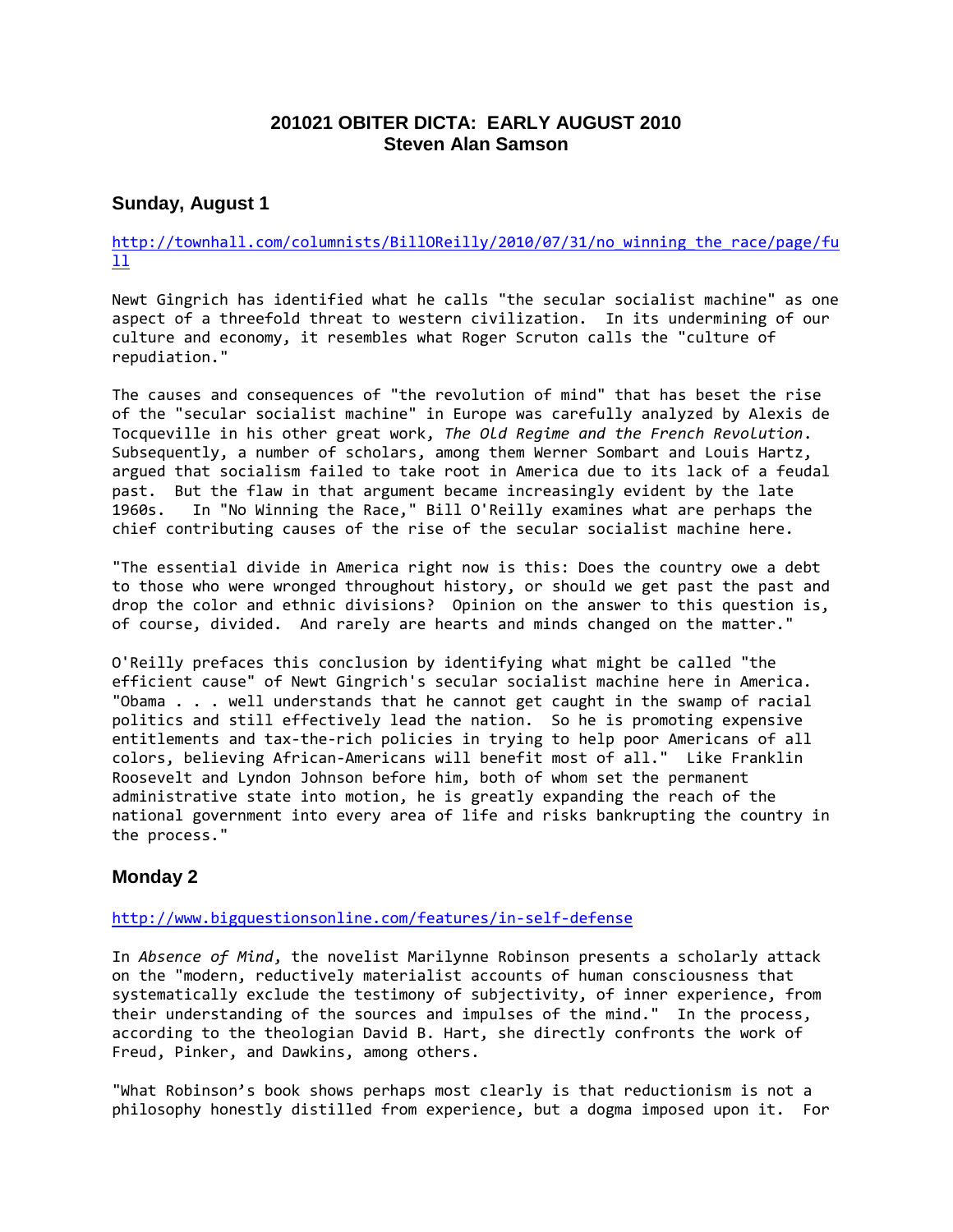roughly a century and a half, Western culture has been falling ever more thoroughly under the sway of the prejudice that modern empirical science is not only the sole model of genuine truth but also capable of explaining all things. It is a strange belief, but to those who hold it sincerely, nothing is more intolerable than the thought that anything might lie beyond the probative reach of their 'mechanical philosophy.' And so the exclusion of interiority, and of the self's consciousness of itself, from their understanding of our humanity is simply inevitable, no matter how irrational or arbitrary that exclusion may be. 'Subjectivity,' writes Robinson, 'is the ancient haunt of piety and reverence and long, long thoughts. And the literatures that would dispel such things refuse to acknowledge subjectivity, perhaps because inability has evolved into principle and method.'"

#### [http://article.nationalreview.com/print/?q=ODUyMjczZWVhMzY0OWU5YmM1YjkyMjcxZjUzZj](http://article.nationalreview.com/print/?q=ODUyMjczZWVhMzY0OWU5YmM1YjkyMjcxZjUzZjEwOWI) [EwOWI=](http://article.nationalreview.com/print/?q=ODUyMjczZWVhMzY0OWU5YmM1YjkyMjcxZjUzZjEwOWI)

This case of a religion professor who was fired for teaching the tenets of Catholicism is the sort of thing that could have been predicted decades ago. In fact, I devoted a chapter of my 1984 doctoral dissertation, Cross Swords: Entanglements Between Church and State in America, to "Scholastic Politics." Even then in 1984, the winnowing of academe to rid it of inconvenient Christian professors was fully evident. This piece entitled "Facebook Saves a Teacher" reinforces Marilynne Robinson's point about "subjectivity" in her Terry Lectures at Yale.

"'All religion is an essential part of the human story,' [Dr. Kenneth Howell of the University of Illinois] tells me, explaining why he became a religion professor in the first place. 'The humanities are about humanity, and so everyone should study religion to understand humanity. No one's education can be considered complete without the study of religion, whether one is personally religious or not. Further, the three great Abrahamic religions have been major forces in the history of the world and are still vibrant forces across the globe. To be ignorant of religion is to be ignorant of humanity.' Studying humanity, of course, is what university life should be about. After this fight, perhaps the University of Illinois's campus will be a little more aware of its own tendencies toward ignorance. That's a campus awareness trend that could afford to catch on."

"David French, a lawyer with the Alliance Defense Fund, which is representing Howell, underscores an important point: 'Dr. Howell's case illustrates the absolute intolerance that has long been emerging on campus towards any kind of dissent or disagreement against the prevailing sexual orthodoxy. It's as if the university community views traditional Christian ethics as the moral equivalent of racism and treats Christians in the same way it would treat a white-sheeted bigot.'"

"This leads to a simplistic, wrongheaded view of faith. 'Christianity is boxed in,' French argues. According to the caricature, dictated from the ivory tower, 'the 'good' Christian serves the poor, is always nice to everybody, and — above all - never offers any form of moral judgment. The 'bad' Christian may also serve the poor, and may also be exceedingly kind, but if he or she upholds a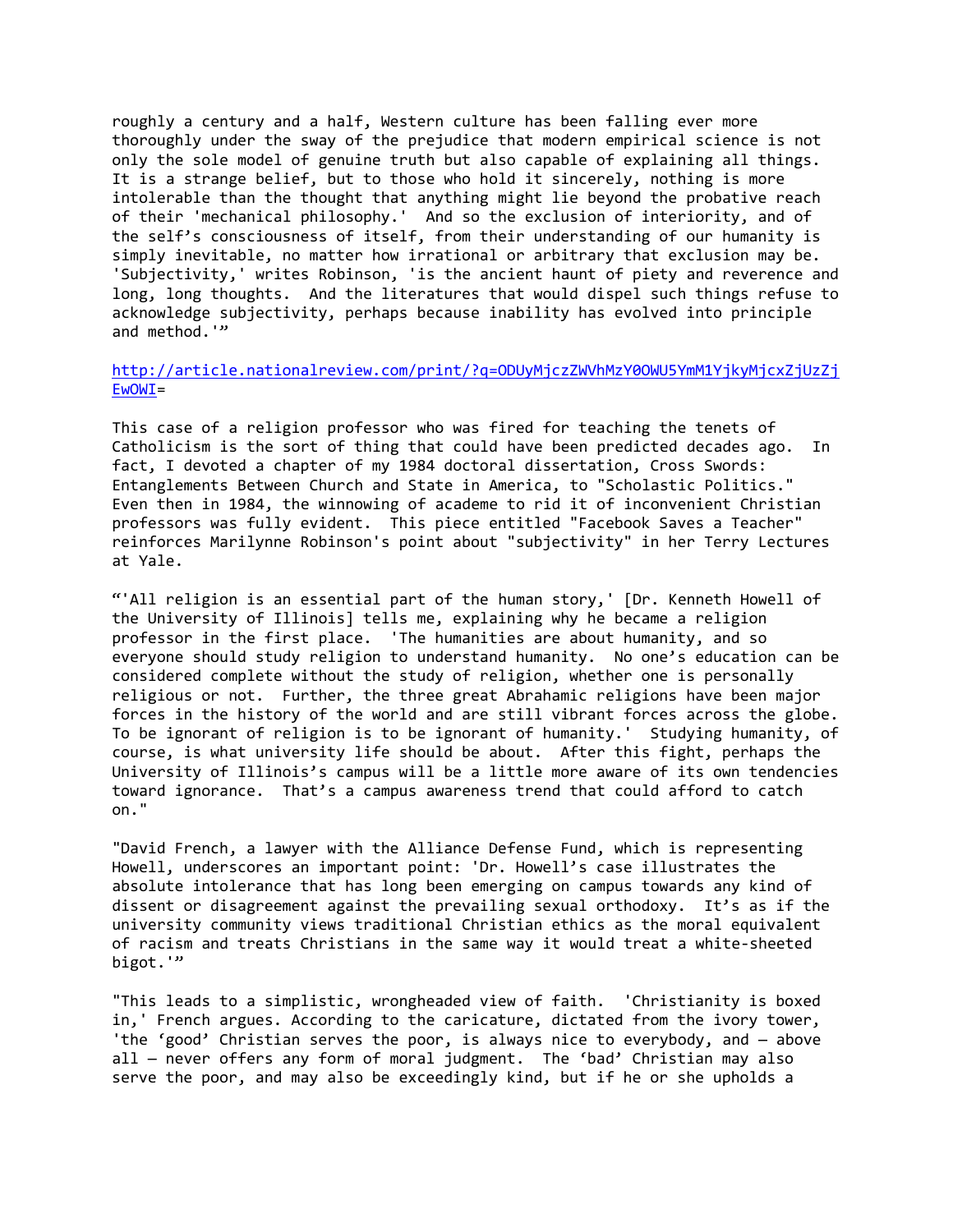biblical standard of sexual morality, then there is the risk of punitive action.'"

"'The university has become a religious sculptor,' French continues, 'chipping away at the elements of Christianity it doesn't like . . . until we are left with an image that no longer looks much like Jesus.'"

#### [http://www.americanthinker.com/blog/2010/08/graph\\_of\\_the\\_day\\_for\\_august\\_2.html](http://www.americanthinker.com/blog/2010/08/graph_of_the_day_for_august_2.html)

Here is another "hockey stick" graph, which only further underscores Marilynne Robinson's point about the authoritarianism of modern science, and which gives science the appearance of being a wholly-owned subsidiary of the national government.

Note to a Colleague:

The piece that I sent out on Friday ("The Essay Read Round the World") introduced me to the three pieces linked to the beginning of the article. I plan to use Codevilla's lengthy analysis in Political Theory. It extends Bastiat's idea of legal plunder to virtually a theory of the rise of the New Class in America. This is much better than the pop sociology of a David Brooks (*Bobos in Paradise*) or a Thomas Friedman (*The World Is Flat*). I hope to see a new book from him soon.

Codevilla is good at showing the tragic dilemma with which today's resistance to tyranny must wrestle. "In this clash, the ruling class holds most of the cards: because it has established itself as the fount of authority, its primacy is based on habits of deference. Breaking them, establishing other founts of authority, other ways of doing things, would involve far more than electoral politics. Though the country class had long argued along with Edmund Burke against making revolutionary changes, it faces the uncomfortable question common to all who have had revolutionary changes imposed on them: are we now to accept what was done to us just because it was done? Sweeping away a half century's accretions of bad habits -- taking care to preserve the good among them -- is hard enough. Establishing, even reestablishing, a set of better institutions and habits is much harder, especially as the country class wholly lacks organization. By contrast, the ruling class holds strong defensive positions and is well represented by the Democratic Party. But a two to one numerical disadvantage augurs defeat, while victory would leave it in control of a people whose confidence it cannot regain."

#### **Tuesday 5**

PS: I meant to add that the revolutionary character of the seizure of power described by Codevilla is the very thing Eugen Rosenstock-Huessy would have recognized and analyzed in *Out of Revolution*. I believe that Codevilla is largely correct in what steps must be taken, but reversing such a successful coup requires recognizing its true nature. In many ways Codevilla is bringing Tocqueville's idea of soft tyranny (the subject of Paul Rahe's recent book) and C. S. Lewis' *Abolition of Man* up to date. I also detected elements of *Cry Havoc!* If I recall correctly, Codevilla found a home for the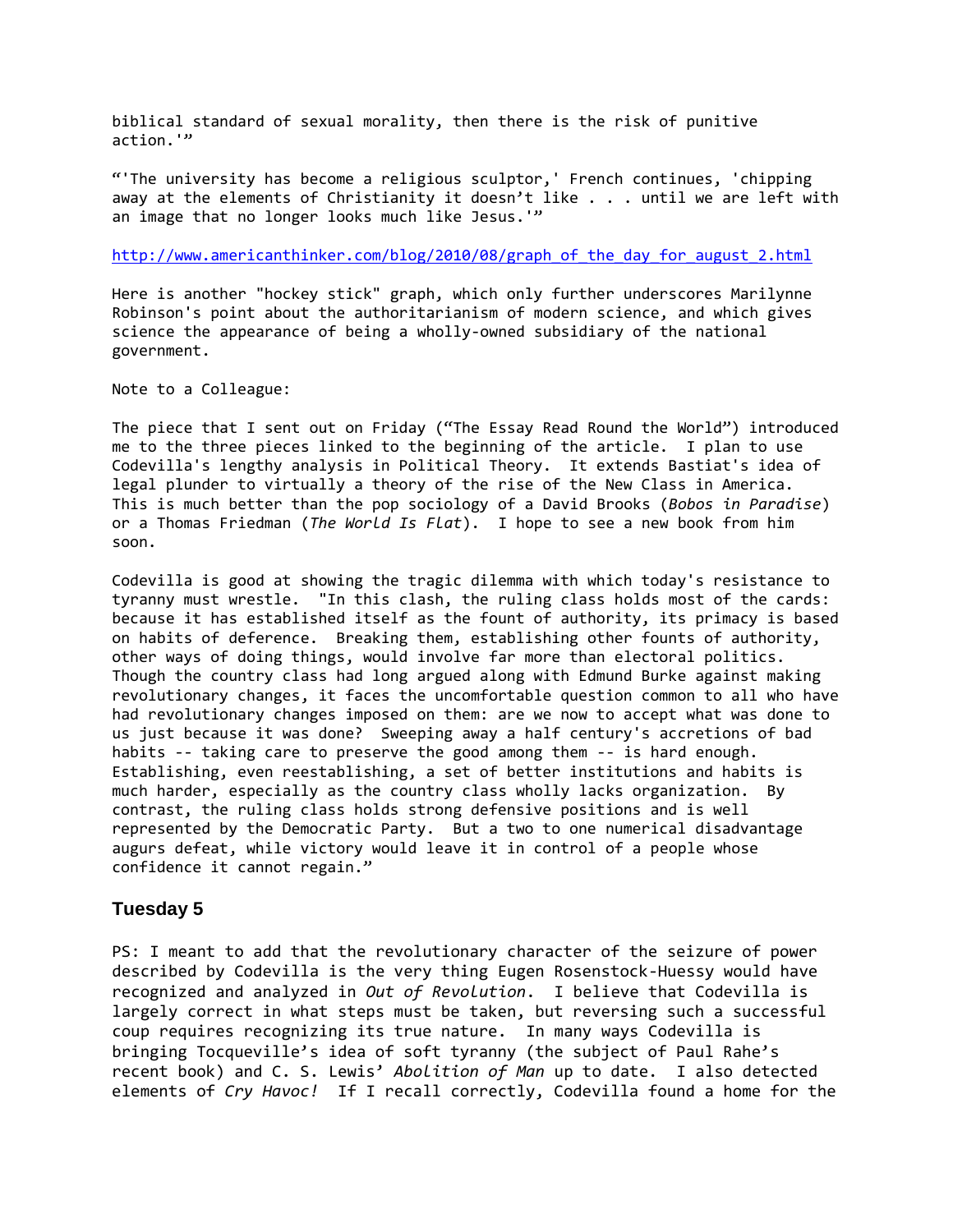papers of its author, Ralph de Toledano, at Boston University. Codevilla's own books include *The Character of Nations* and *Advice to War Presidents*. In some ways, his work appears to reflect the efforts of James Burnham, whose *Suicide of the West* still seems deeply relevant half a century later.

#### **Wednesday 4**

[http://townhall.com/columnists/ThomasSowell/2010/08/04/democrats\\_bite\\_democrats\\_p](http://townhall.com/columnists/ThomasSowell/2010/08/04/democrats_bite_democrats_part_ii/page/full) [art\\_ii/page/full](http://townhall.com/columnists/ThomasSowell/2010/08/04/democrats_bite_democrats_part_ii/page/full)

Thomas Sowell has started a series entitled "Democrats Bite Democrats." In Part II, among other things, he discusses the Congressional Budget Office's warnings about our current fiscal irresponsibility. Our "ruling class" is bankrupting the country. As always, its vehicle is legal plunder: subsidies, incentives, and privileges that are delivering the productive middle class into state-peonage.

### **Friday 6**

[http://www.americanthinker.com/2010/08/the\\_death\\_of\\_the\\_dollar.html](http://www.americanthinker.com/2010/08/the_death_of_the_dollar.html)

Almost thirty years ago, I read a book by Willard Cantelon entitled *The Day the Dollar Dies*. Cantelon, who had worked in banking before becoming a preacher, had a series of books on this theme, including *Money Master of the World*. Reading this reminded me of a saying attributed to Louis XV: After me, the deluge. The rampant inflation under Louis's successor helped trigger the French Revolution. One symbol of that critical moment was the cartoon of a priest and a nobleman riding a peasant. Today it would be a politician and a bureaucrat riding a taxpayer. It should be evident that is a storm is brewing. Historically, the storming of the Bastille -- the trigger -- was followed by *La Grande Peur*, the Great Fear.

## **Saturday 7**

<http://www.dianawest.net/Home/tabid/36/EntryId/994/See-No-Islam-Journalism.aspx>

Here is a year-old column by Diana West on the case of Riqfa Bary, the 17-yearold daughter of illegal immigrants from Sri Lanka. Last summer she fled to Florida, saying that she was in fear for her life following her conversion to Christianity.

More than six months ago, the girl was ordered returned to Ohio and placed in protective custody in a bid to reconcile her with her family. Subsequently, she was diagnosed with uterine cancer.

Earlier this week, a juvenile judge in Ohio declared that she will not be forced into a reunion with her family before she turns eighteen next week and that it is not in her best interest to be deported to Sri Lanka. She will now seek special immigration status.

[http://www.wral.com/news/national\\_world/national/story/8093357/](http://www.wral.com/news/national_world/national/story/8093357/)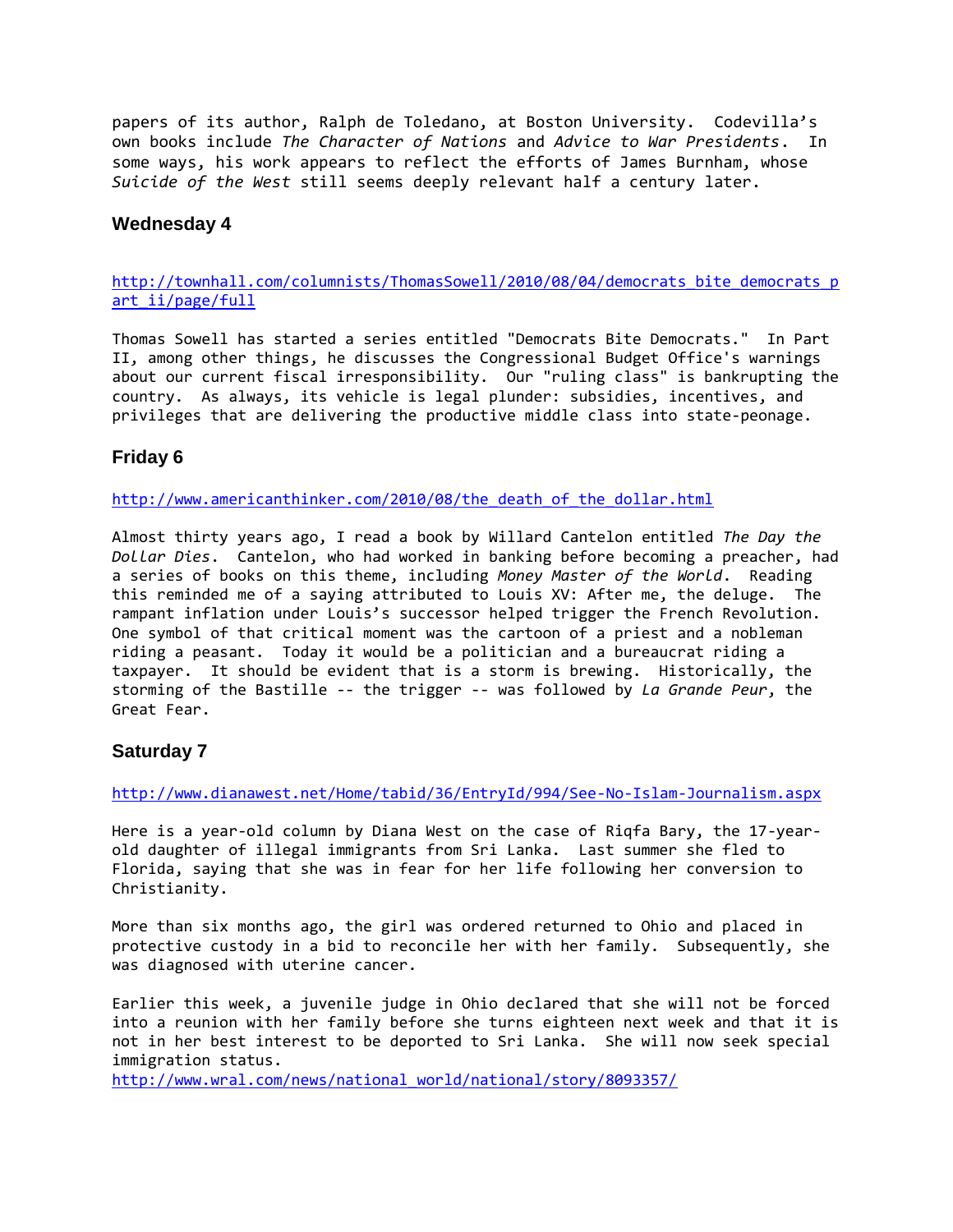Phyllis Chesler, who campaigned long and hard on her behalf, rejoices at this turn of events. [http://pajamasmedia.com/phyllischesler/2010/08/05/lord-god-free](http://pajamasmedia.com/phyllischesler/2010/08/05/lord-god-free-at-last-rifqa-barys-victory-in-ohio/?singlepage=true)[at-last-rifqa-barys-victory-in-ohio/?singlepage=true](http://pajamasmedia.com/phyllischesler/2010/08/05/lord-god-free-at-last-rifqa-barys-victory-in-ohio/?singlepage=true)

[http://www.oregonlive.com/portland/index.ssf/2010/08/lemonade\\_stands\\_get\\_reprieve](http://www.oregonlive.com/portland/index.ssf/2010/08/lemonade_stands_get_reprieve_m.html) [\\_m.html](http://www.oregonlive.com/portland/index.ssf/2010/08/lemonade_stands_get_reprieve_m.html)

The Multnomah County chairman's apology for the way health inspectors shut down a lemonade stand only further underscores the absurdity of the whole enterprise. Once the administrative state starts making such exemptions, it only demonstrates the intrusive nature of government regulations while illustrating its lack of a serious public safety purpose. If caveat emptor is good enough for kids, then why not for adults? Or is it because we have become such control freaks regulate it if it moves and tax it if it changes hands – that we cannot see straight anymore?

#### **Sunday 8**

<http://pajamasmedia.com/victordavishanson/a-rather-angry-america/?singlepage=true>

Victor Davis Hanson illustrates many of the points Angelo Codevilla made in "America's Ruling Class" through a series of vignettes that describe "A Rather Angry America."

"A class war looms between retirees who want their sweet-heart obligations honored, and strapped, poorer taxpayers who feel about those bloated payouts as they do their underwater mortgages."

Hanson's home state, California, like several other states, faces a debt crisis of nightmarish proportions. In Illinois, East St. Louis plans to lay off 19 of its 62 police officers. [http://www.stltoday.com/news/local/illinois/article\\_dfb230c2-9bf3-11df-9731-](http://www.stltoday.com/news/local/illinois/article_dfb230c2-9bf3-11df-9731-0017a4a78c22.html) [0017a4a78c22.html](http://www.stltoday.com/news/local/illinois/article_dfb230c2-9bf3-11df-9731-0017a4a78c22.html)

Just as Salinas faced the closure of three libraries a few years back, one city in New Jersey, Camden, is preparing to close its libraries and either sell off or destroy its book collection. "Dearth's Holocaust." http://www.philly.com/inquirer/local/20100806 Camden preparing to close library s [ystem.html](http://www.philly.com/inquirer/local/20100806_Camden_preparing_to_close_library_system.html)

After decades of empire-building and nest-feathering, the gap between our fiscal means and taxpayers' ability to pay has reached the breaking point. And this time, Ross Perot and his pie charts are nowhere in sight. Is our collective self-loathing making us more fatalistic? It appears that, on the heels of the most recent binge of fiscal irresponsibility, a new social contract is being written out of financial desperation.

"In the age of Obama, there is no real contractual obligation: everything from paying back bondholders to fixing a BP penalty is, well, 'negotiable.' When the money runs out, the law will too. Law? There is no law other than a mandated equality of result."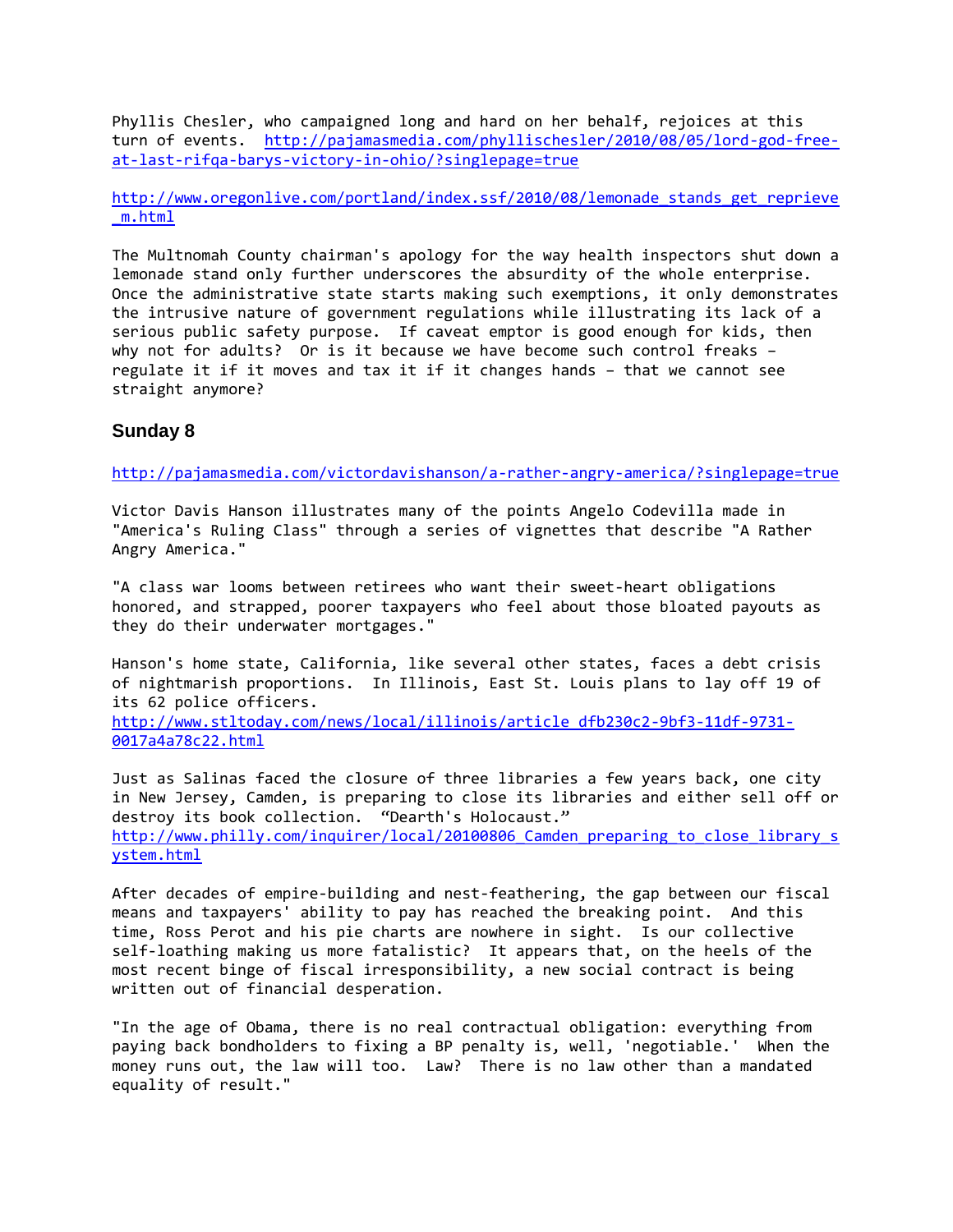Under such a lawless regime, Poe's image of a scythe-like pendulum seems apt. Our government has become one of Leonardo's imaginary war engines with whirling scythes designed to lop off the legs of enemies. Have We the People become the enemy, mere subjects fit only to be cowed and buffaloed? Animal Farm Redux.

We are being thrown back to the earliest days of the republic when mounting war debts threatened national bankruptcy. In Federalist, no. 30, Alexander Hamilton wrote: "How is it possible that a government, half supplied and always necessitous, can fulfill the purposes of its institution; can provide for the security, advance the prosperity, or support the reputation of the commonwealth? How can it ever possess either energy or stability, dignity or credit, confidence at home or respectability abroad?"

What Hamilton described 222 years ago is very like the world the Best and Brightest of the 60s and 70s have visited upon us. Who are these people? Codevilla describes them in "America's Ruling Class." Hanson's description of our media elite is even less flattering. "On the Internet recently appeared the pictures of the JournoList bunch, who at least between themselves gave up their usual pretense that the media was unbiased. With all due respect (confession: I was briefly mentioned by the list as someone that the racist card might work on in connection with the illegal immigration debate), they appear to the eye as a sort of nerdish group."

"They remind me of what we used to call the 'wimp table' at a pretty tough Selma High around 1970. It was there that the high school's handful of geeks, toadies, and picked-upon used to eat, under the protective eye of yard-duty teachers. The assumption was that with a few steps further onto the grounds, the entire sorry bunch was fair game for every bully on campus. And that sad outfit filters, disseminates, and arbitrates our news? Most from their writing and appearance seemed either neurotic overachievers or twenty-something bloggers who confuse calling someone something with erudition."

Has America become a high school for oversized adolescents? Our recent presidents seem to embody a number of high school stereotypes: the high school saxophonist, the baseball player/cheerleader, the high school basketball player.

So what comes next, a European-style high school? Codevilla provides some insight on pages 117-18 in *The Character of Nations* (1997):

"The European welfare state has grown mutatis mutandis under every party and ideology that has ruled Europe in this century -- laborism, fascism, Christian democracy, radicalism, and various kinds of conservatism. Regardless of country, it has had pretty much the same components -- pensions for old age and disability, unemployment compensation, health care, schooling and day care for children, and housing benefits, plus progressive taxation meant to pay for it all and to flatten disparities of income." But the bough has broken and the cradle is falling. School is out and Europe is facing demographic winter.

"Given the great number of programs, everyone in society is both a winner and a loser -- both at the same time and during different stages of life. In most circumstances, it is difficult to know whether one is getting more net benefit than one is paying for or vice versa. When the ratio of people who will enter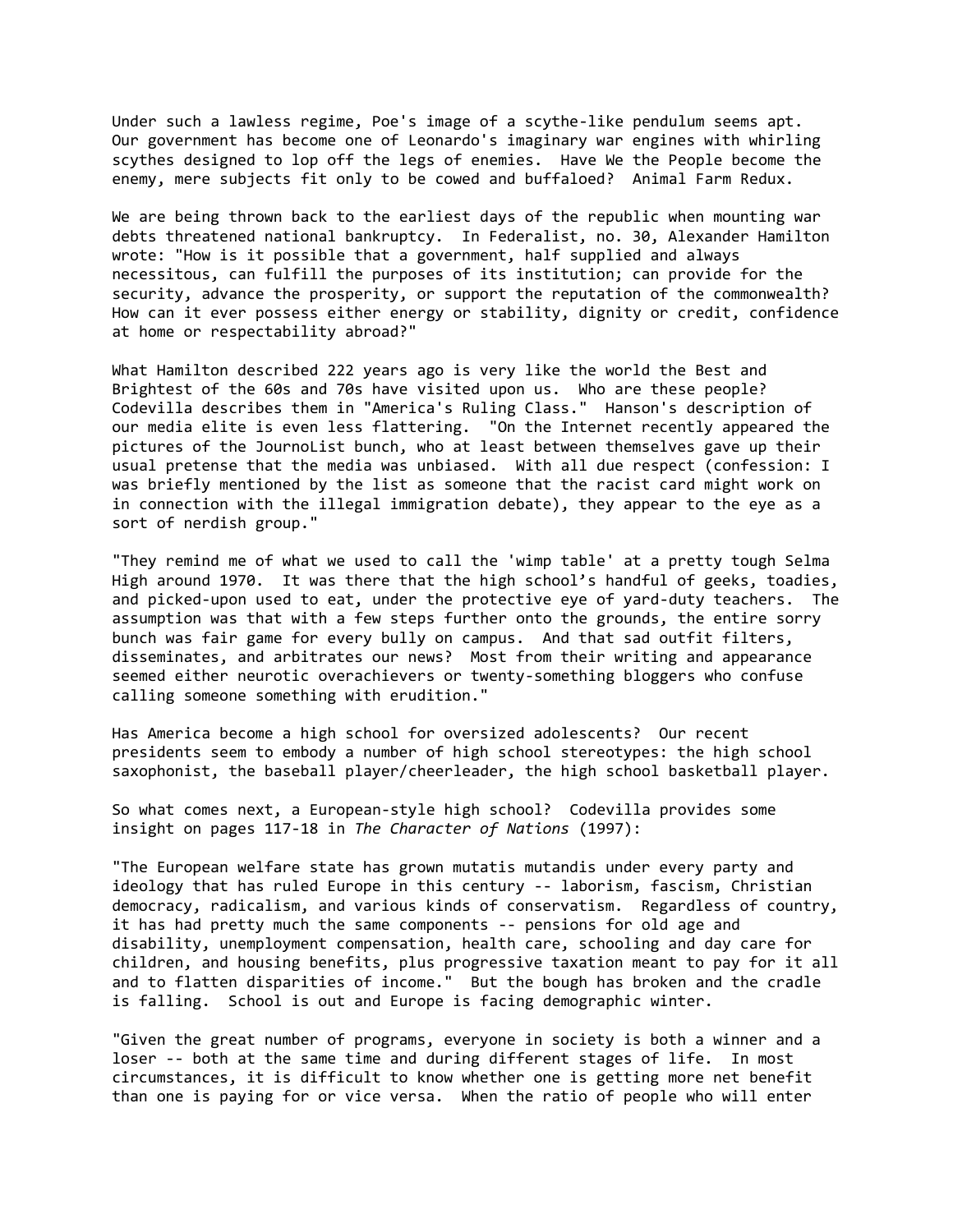the workforce in coming decades to currently active workers is inferior to the current ratio of active workers to retirees, pay-as-you-go pension systems are obviously a bad deal for contributors."

That ratio continues to fall as winter approaches. I wrote about it three years ago in "The Grapes of Parnassos: Is Europe Withering on the Vine?" Back in the 1990s when Codevilla wrote these words about "The European Way," our states were complaining about unfunded mandates – and with good reason. Among other things, such mandates have now diverted so much state revenue and so perverted budgetary priorities that what they face today is outright bankruptcy. It is time to divest Congress and the administrative state it created of their power to impose such mandates. It is time to revive the Tenth Amendment and pull the plug on their funding. It is time to restore state governments to the considerable autonomy they enjoyed under the original federal Constitution of 1787.

[http://pajamasmedia.com/zombie/2010/08/05/slave-labor-conditions-at-sherrods](http://pajamasmedia.com/zombie/2010/08/05/slave-labor-conditions-at-sherrods-farm/)[farm/](http://pajamasmedia.com/zombie/2010/08/05/slave-labor-conditions-at-sherrods-farm/)

Here is an item about Shirley Sherrod that should be filed in the "people who live in glass houses" drawer.

[http://www.timesonline.co.uk/tol/comment/columnists/dominic\\_lawson/article6814927](http://www.timesonline.co.uk/tol/comment/columnists/dominic_lawson/article6814927.ece) [.ece](http://www.timesonline.co.uk/tol/comment/columnists/dominic_lawson/article6814927.ece)

A year has passed since the death of Edward Kennedy, who had passed the family torch the previous year to the current president. This piece, entitled "The Needy Little Boy Behind Ted the Titan," was written just after his death and offers a British take on our Citizen Kane. Its analysis could be applied to countless public figures, past and present.

"The most notable exponent of this [disjunction between private vice and public virtue] was the man who almost invented socialism, Jean-Jacques Rousseau. He declared, 'I am the friend of mankind', but treated his wife and children with revolting heartlessness: he ordered her to send one after another of the infants she produced to institutions where two-thirds of those committed never reached their first birthday. Rousseau, who was at least honest about his own behaviour, wrote: 'How could I achieve the tranquillity of mind necessary for my work, filled with the domestic cares and noise of children?'"

"He believed the task of improving the lot of humanity absolved him from the need to nurture his own family. Dickens, with his unerring eye, characterized this moral delusion in Bleak House in the person of Mrs Jellyby, so devoted to the cause of starving Africans that she had no time for the care of her own children: the consequent wretchedness of their plight scarcely crossed her mind." [Of course, the author makes no such inference about the late Sen. Kennedy].

[http://www.washingtonexaminer.com/opinion/columns/Yale-chose-Shariah-over-U\\_S\\_-](http://www.washingtonexaminer.com/opinion/columns/Yale-chose-Shariah-over-U_S_-Constitution-8365416-63888332.html) [Constitution-8365416-63888332.html](http://www.washingtonexaminer.com/opinion/columns/Yale-chose-Shariah-over-U_S_-Constitution-8365416-63888332.html)

This piece by Diana West, the author of *Death of the Grown-Up*, discusses the absence of a multi-level anti-Shariah strategy in the West. Since its publication last October, more voices have been added to the debate.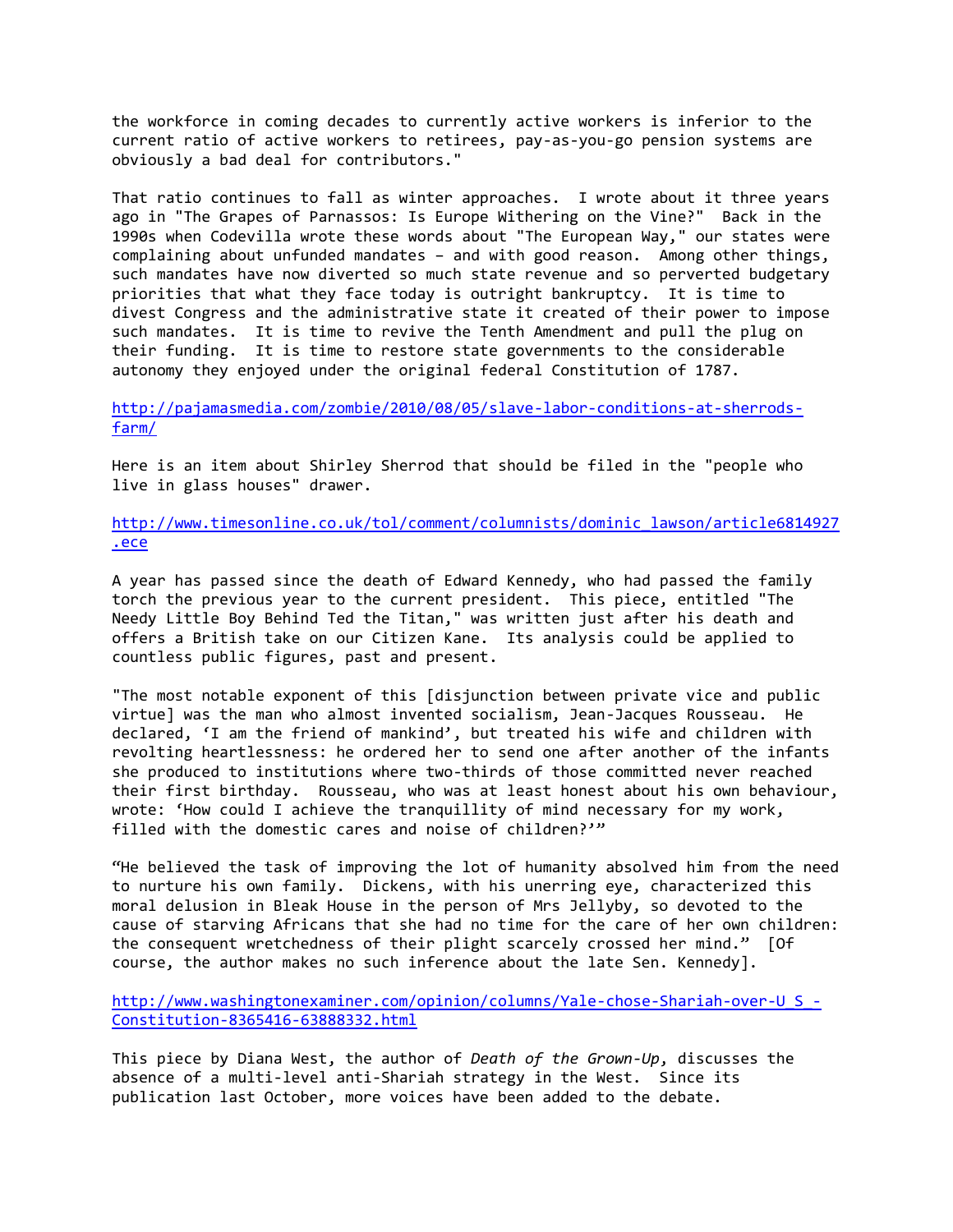#### **Monday 9**

[http://www.americanthinker.com/blog/2009/11/the\\_liberal\\_colonization\\_of\\_am.html](http://www.americanthinker.com/blog/2009/11/the_liberal_colonization_of_am.html)

Adrianna Ramirez discusses the liberal colonization of the Hispanic community in the United States.

"Liberal colonizers reiterate time and time again that Americans must be saved from themselves and told what to do, because they follow the tenets of noblesse oblige, an obligation stemming from a privileged guilt or an arrogant belief that their acts of kindness will make amends to the poor and those who don't know better, and garner them the power of worship. Liberal colonizers love to be worshipped for their good deeds, though it comes at a cost of a loss of freedom, more taxation, and the scarcity of opportunity."

#### **Tuesday 10**

[http://www.foxnews.com/opinion/2010/08/04/phyllis-chesler-rifqa-bary-convert](http://www.foxnews.com/opinion/2010/08/04/phyllis-chesler-rifqa-bary-convert-christianity-ohio-florida-sri-lanka-muslim/)[christianity-ohio-florida-sri-lanka-muslim/](http://www.foxnews.com/opinion/2010/08/04/phyllis-chesler-rifqa-bary-convert-christianity-ohio-florida-sri-lanka-muslim/)

Today is the day Rifqa Bary turns eighteen. Yesterday, the blogger Dymphna on Gates of Vienna disclosed that, following her surgery and treatments, a recent scan showed no evidence of cancer.

In this piece Phyllis Chesler provided context last week for understanding the significance of her case.

"I can only hope and pray that the magistrate who is hearing Rifqa Bary's case is brave enough to educate herself about the realities of apostasy, the unsettling, unpleasant truth about Islamic religious apartheid and allow Rifqa to remain in state custody, apply for American citizenship or perhaps for political asylum."

"Like Magdi Allam, Rifqa might require many police officers or even a federal witness protection program."

"But in America, where she lives, we take religious freedom seriously. It is why our ancestors came here."

[http://townhall.com/columnists/ChuckNorris/2010/08/10/gov\\_jan\\_brewer\\_vs\\_chuck\\_nor](http://townhall.com/columnists/ChuckNorris/2010/08/10/gov_jan_brewer_vs_chuck_norris/page/full) [ris/page/full](http://townhall.com/columnists/ChuckNorris/2010/08/10/gov_jan_brewer_vs_chuck_norris/page/full)

Chuck Norris rises to the defense of Gov. Jan Brewer for taking the cross-border invasion seriously and cites Story's *Commentaries* on her behalf. By comparison, the president has deplored only one "invasion," the BP oil spill, to which he responded rather weakly after several weeks of delay.

Fans of the governor have established a website to honor her willingness to tangle with the political establishment. Norris was especially tickled by some of the local folklore: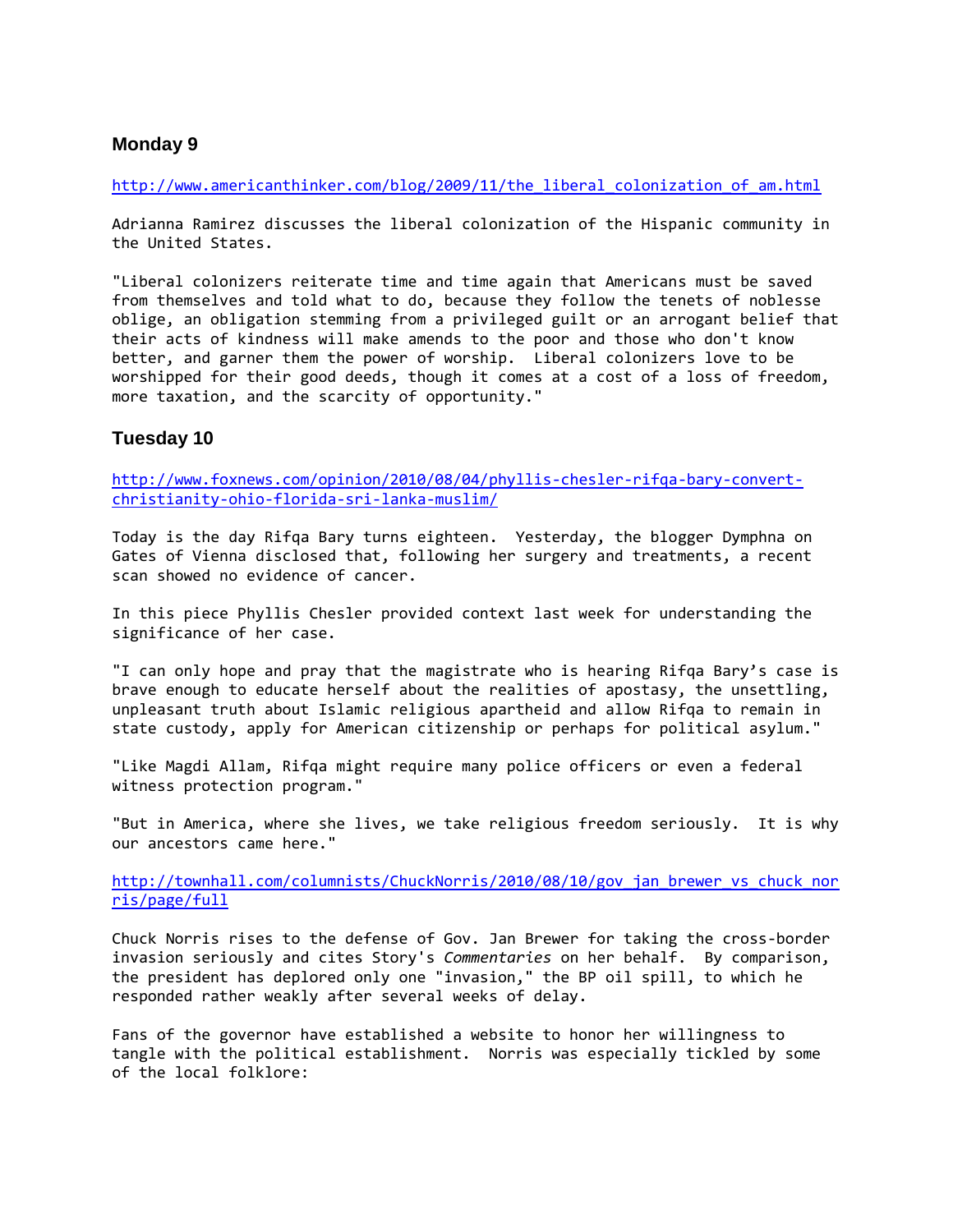--Jan Brewer flosses with barbed wire from the border.

--Jan Brewer eats scorpions for breakfast and burps up rattlesnakes.

--Jan Brewer taught Chuck Norris how to do a roundhouse kick.

Note to a Colleague:

<http://www.guardian.co.uk/commentisfree/2008/mar/24/darfurrefugeesinisrael>

I was chasing down reports from 2007 that Israel had admitted hundreds of Darfurian refugees when I ran across this piece in the leftist Guardian. I imagine that the old displaced persons issue (Palestinians were granted special status early in UN history) has much more than a tangential relationship to human trafficking.

[http://www.americanthinker.com/blog/2010/08/graph\\_of\\_the\\_day\\_for\\_august\\_10.html](http://www.americanthinker.com/blog/2010/08/graph_of_the_day_for_august_10.html)

Here is a graphic illustration of how narrow the president's base of support was in November 2008 when compared with other "landslide" elections. As Jay Cost noted, "Most of [Obama's] political support comes from the big cities and the inner suburbs. The exurbs, small towns, and rural areas generally voted Republican (with notable exceptions in the Upper Midwest)."

<http://www.middle-east-online.com/english/?id=40494>

If a clock tower in Mecca sets the international time standard and no one from the West can hear it chime, how will we know the time?

Note to a Colleague:

[http://www.washingtonexaminer.com/opinion/Desperate-stakes-for-women-under-](http://www.washingtonexaminer.com/opinion/Desperate-stakes-for-women-under-Sharia-1008710-100300154.html)[Sharia-1008710-100300154.html](http://www.washingtonexaminer.com/opinion/Desperate-stakes-for-women-under-Sharia-1008710-100300154.html)

*Time* has a cover article on the plight of women under sharia.

Fifty years ago, the feminist Phyllis Chesler went through a period of helplessness when he was brought to Afghanistan as the bride of a young Afghan man. She has become a major voice denouncing Islamic violence against women. She also became the chief defender in the press of Rifqa Bary.

#### **Wednesday 11**

[http://news.yahoo.com/s/afp/20100811/wl\\_uk\\_afp/healthdiseasebacteriaantibioticstr](http://news.yahoo.com/s/afp/20100811/wl_uk_afp/healthdiseasebacteriaantibioticstravelindiapakistan) [avelindiapakistan](http://news.yahoo.com/s/afp/20100811/wl_uk_afp/healthdiseasebacteriaantibioticstravelindiapakistan)

Here is an article about a gene that can jump across different strains of bacteria to form superbugs that evidently are being spread from India through cosmetic surgery.

[http://www.americanthinker.com/2010/08/coping\\_with\\_turkeys\\_islamist\\_l.html](http://www.americanthinker.com/2010/08/coping_with_turkeys_islamist_l.html)